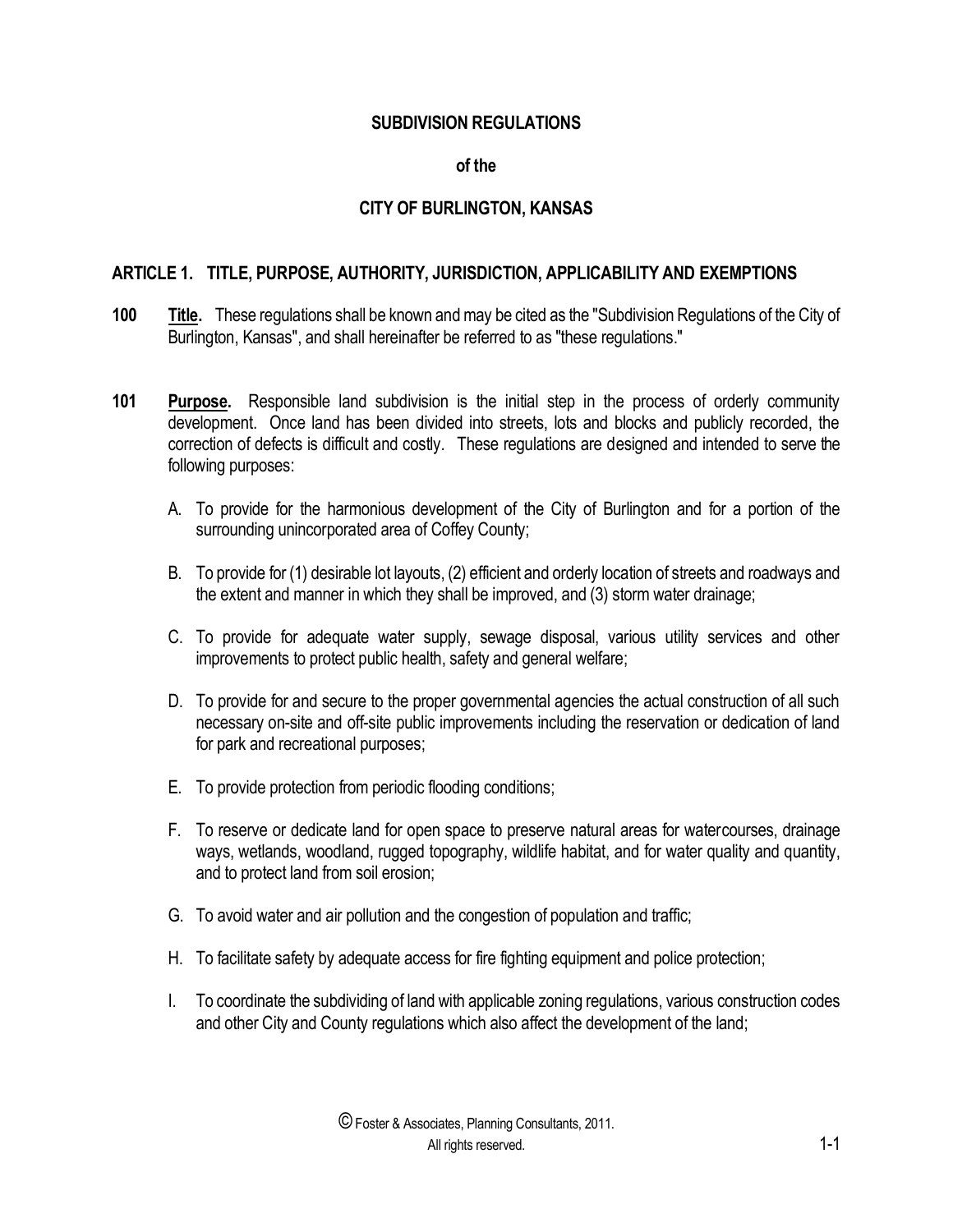- J. To establish administrative procedures necessary to assure a fair and uniform basis for a working relationship with subdividers, utility providers and various governmental agencies, all of whom are contributing to the development of the community; and
- K. To realize the goals, policies and planning proposals as contained in the adopted Comprehensive Development Plan.
- **102 Authority.** These regulations are adopted under authority established by K.S.A., 12-741 et seq., as amended, 12-3009 to 12-3012 inclusive, 12-3301 and 12-3302.
- **103 Subdivision Jurisdiction.** These regulations shall apply to all subdivisions of land within the corporate limits of the City of Burlington as presently exists or are hereinafter established by annexation and within the following land description which is located outside of the City; provided, that such land is within three miles of the city limits and not more than one-half the distance to another city:

That land in Burlington and Hampden Township of Coffey County, Kansas, excluding the City of Burlington which contains the following area:

### Township 21 South, Range 15 East

Sections 24, 25, 32, 33, 34, 35 and 36; the  $E_{1/2}$  of Section 12; the  $S_{1/2}$  and NE  $_{1/4}$  of Section 13; the  $E_{1/2}$  and NW<sub>1/4</sub> of Section 31 and that portion of Ssection 26 south of F.A.S. 10.

# Township 21 South, Range 16 East

Sections 18, 19, 30, 31 and the  $SW<sub>1/4</sub>$  of Section 7.

Township 22 South, Range 16 East

The  $W_{1/2}$  and NE<sub>1/4</sub> of Section 6.

### Township 22 South, Range 15 East

Section 1, 2, 3, 4, 5, and 10; the  $NE<sub>1/4</sub>$  of Section 6; the NE<sub>1/4</sub> of Section 8; the E<sub>1/2</sub> and NW<sub>1/4</sub> of Section 9; the W<sub>1/2</sub> and NE<sub>1/4</sub> of Section 11; and the NW<sub>1/4</sub> of Section 12.

All such land is included in the Planning Area for the Comprehensive Development Plan which has been adopted by the Planning Commission and approved by the Governing Body.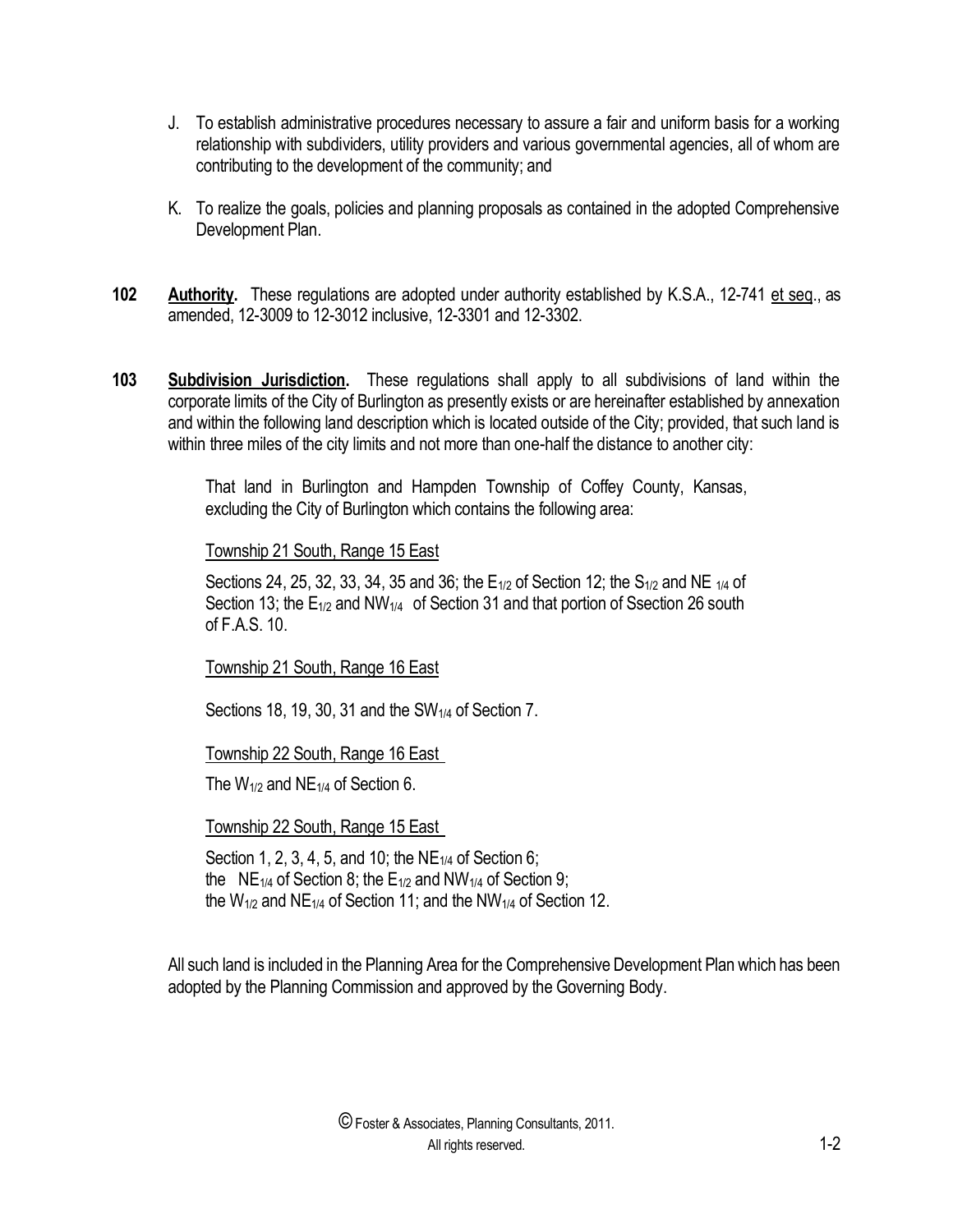- **104 Applicability.** The owner(s) of any land within the jurisdiction of these regulations desiring to vacate rights of way, easements, other public reservations or recorded plats or to:
	- A. Divide or further divide land into two or more lots or parcels; or
	- B. Otherwise alter the boundaries of lots or parcels of land; or
	- C. Establish land for use as streets, alleys or other property intended for public use or for the use of a purchaser or owner(s) of lots or parcels;

shall cause a plat to be made in accordance with the provisions of these regulations, unless exempted under Section 1-105.

- **105 Exemptions.** Notwithstanding the requirements of Sections 1-103 and 104, these regulations shall not apply in the following instances or transactions:
	- A. Whenever any lot, parcel or tract of land located within the area governed by these regulations has been legally subdivided, resubdivided or replatted and recorded prior to the effective date of these regulations.
	- B. The division of land in the unincorporated area which creates no more than one additional lot or tract of land than specified in Section 1-105A, and which (1) does not involve any new streets or easements of access; (2) is not located in a floodable area as determined by Section 6-104 of these regulations; (3) is to be used for agricultural or single-family residential purposes only; (4) meets the standards set by these regulations for the disposal of sewage and for water supply including lot size; (5) conforms with any applicable zoning regulations; and (6) no part of the lot area shall be located closer than 400 feet to the city limits. Dedications to widen rights of way to meet standards established in the Comprehensive Plan may be required at such time as application is made for a building and/or zoning permit. (See Section 2-102 for definition of AGRICULTURE.)
	- C. For land in the unincorporated area, the division or further division of land into lots or tracts, each of which contains 10 or more acres, and which (1) does not involve any new streets or easements of access as may be determined by the Planning Commission; (2) has land to be used for a dwelling site that is not located in an area subject to flooding as determined by Section 6-104 of these regulations; (3) is to be used for agricultural or single-family residential purposes only; (4) meets the standards set by these regulations for the disposal of sewage and for water supply; and (5) conforms with any applicable zoning regulations. Dedications to widen rights of way to meet standards established in the Comprehensive Plan may be required at such time as application is made for a building and/or zoning permit. (See Section 2-102 for definition of AGRICULTURE.)